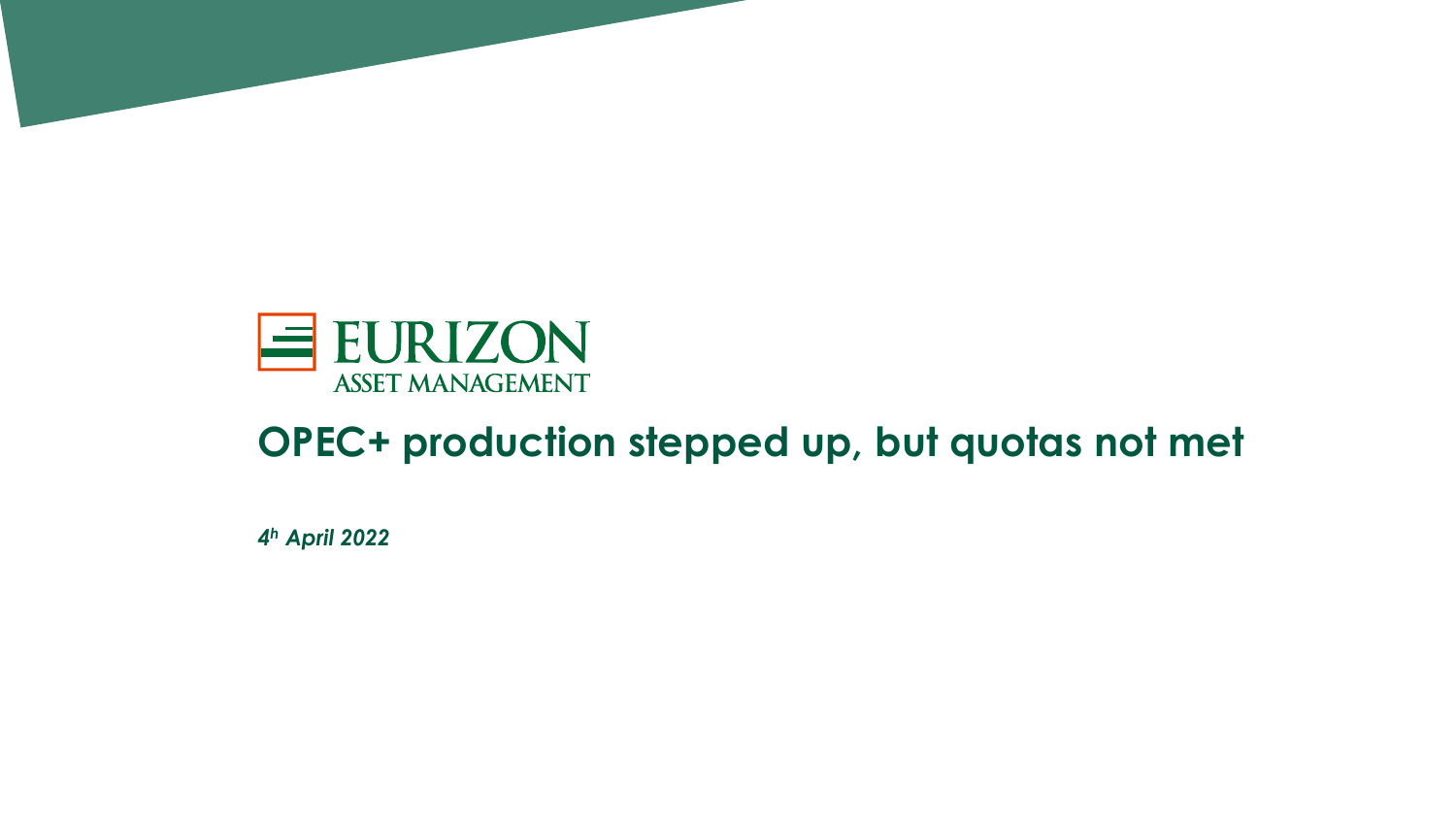#### **RECENT EVENTS**

Starting on 24 February, the date on which Russia's military aggression on Ukraine began, the oil market entered a further price increase phase on top of the upswing observed since the beginning of the year . Since hitting a relatively high on 8 March, however, the price of oil has range -traded, rocked by very high volatility in function of news flows from the states and international agencies most actively involved in the energy market . In the past week, oil prices have been pushed down by two factors : the first is the fast -paced spread of the Omicron variant in China, and the reintroduction of drastic measures to contain it (Shanghai has in lockdown since 26 March) ; the second is today's news that the Biden administration is working on releasing one million barrels of oil per day from strategic reserves for several consecutive months .





This communication is intended for professional investors.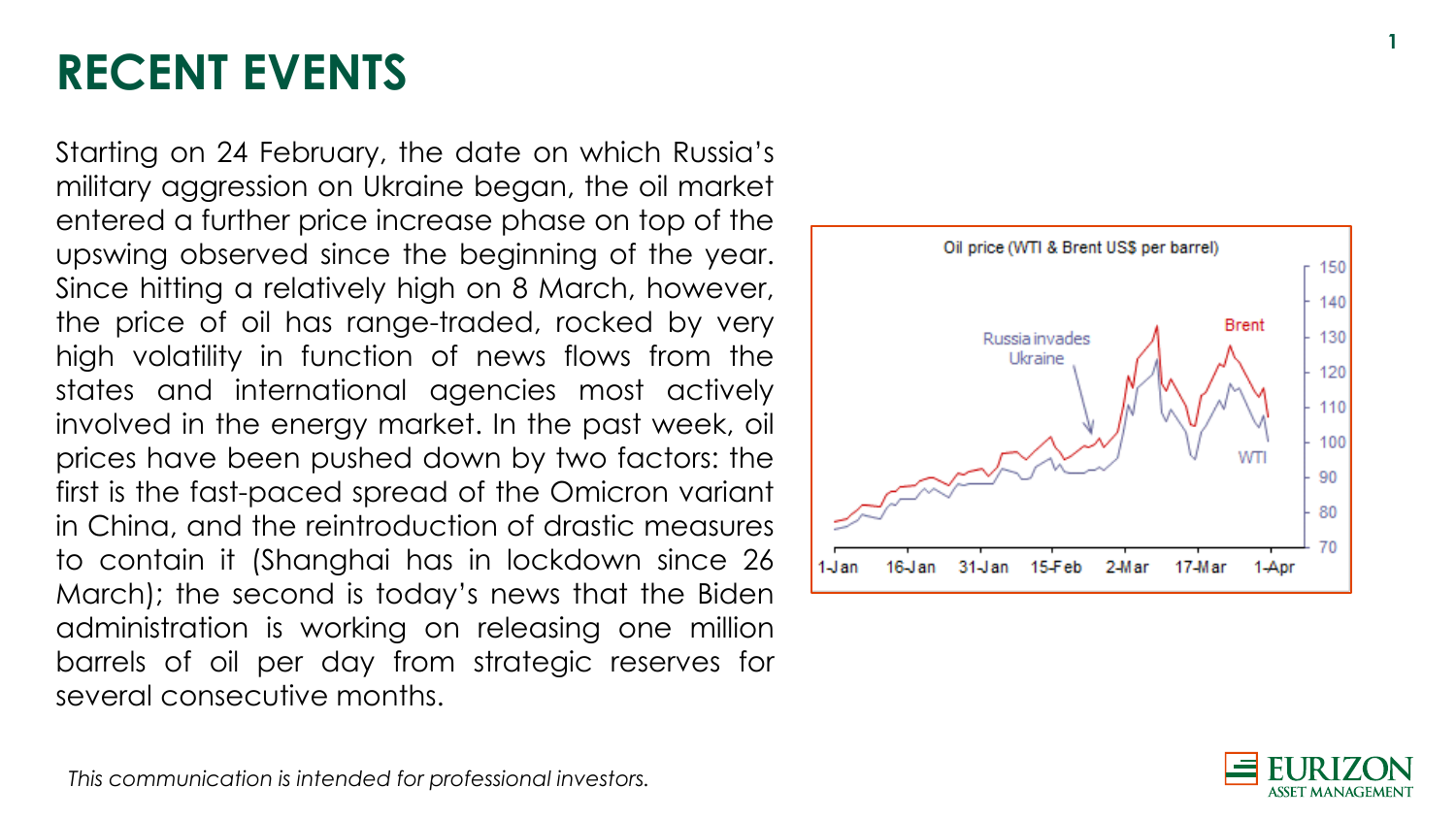# **EXTERNAL PRESSURES ON OPEC+**

OPEC+ is being pressured by the United States to step up production in order to fill the void left by the drop in Russian exports. In all likeliness, the Gulf countries will not adopt strategies that could result in the allegiance with Russia being broken.

In addition to this already complex intertwining of themes, another variable is represented by the Iran nuclear talks, a positive outcome of which would result in Iran increasing production, to Saudi Arabia's chagrin.

# **A SCARCELY SIGNIFICANT INCREASE**

At its meeting at the end of March, OPEC+ changed the pace of its production increases compared to the plan adopted in July 2021, that provided for a monthly increase of 0.4 million barrels per day until pre-Covid levels were restored. Starting in May 2022, planned production will increase to 0.432 million additional barrels per day until December 2022; a scarcely significant increase by OPEC+ that reconfirms the cautious approach taken by the cartel of producer countries. Following OPEC+'s decision, the reaction of the price of oil was very marginal, reflecting a neutral interpretation by the markets of the 32,000-barrel per day increase in monthly production.

This communication is intended for professional investors.

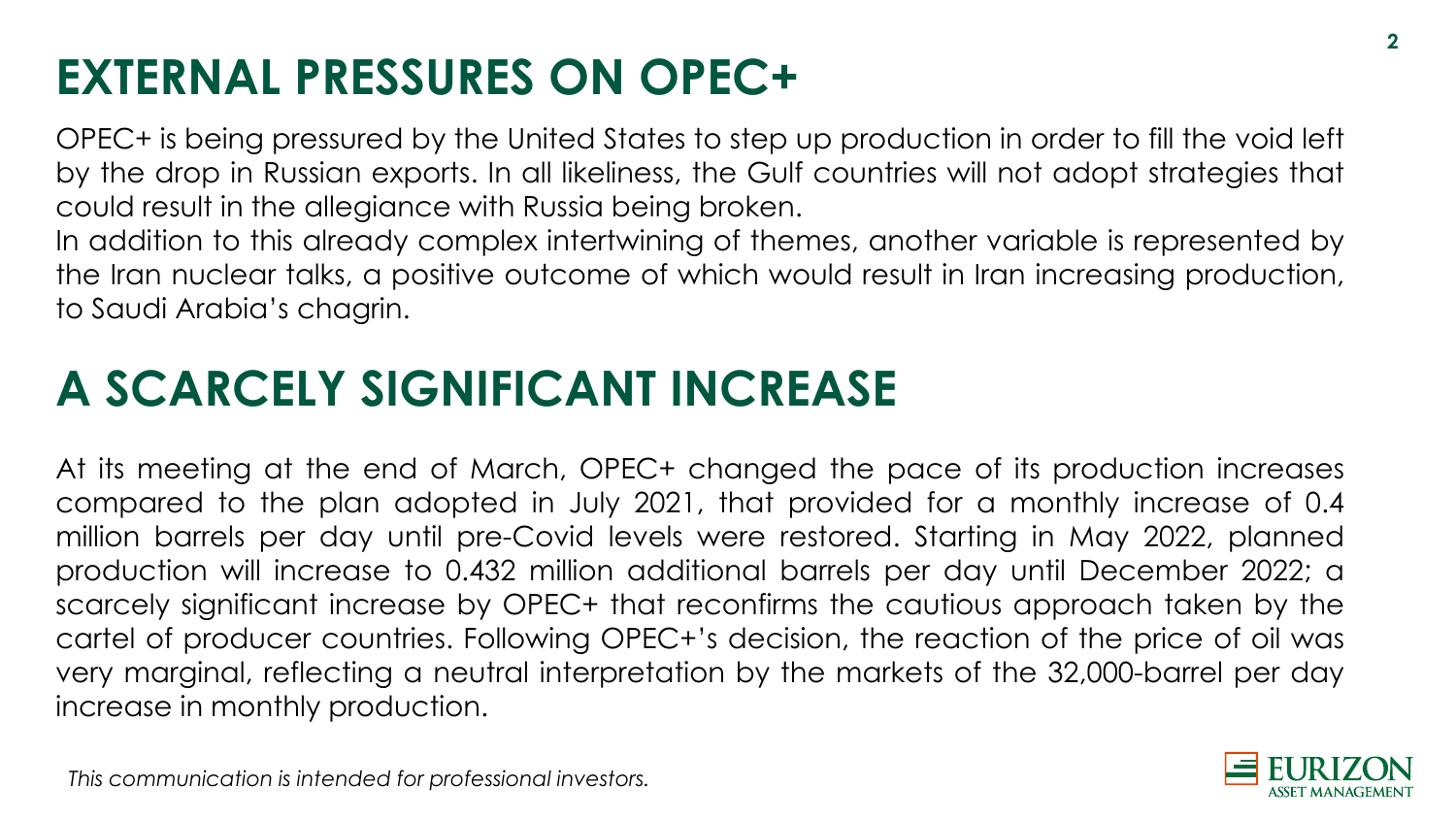# **QUOTA COMPLIANCE ISSUES**

A secondary theme, that has been out of the spotlight since Russia's invasion of Ukraine, is the ability of OPEC+ to comply with its planned production quotas. In the opening months of 2022, the delay accumulated compared to the quotas allocated had started to raise alarm on potential supply deficits.

The pre-meeting estimates provided by OPEC+ point to a surplus of 2.5 million barrels per day in the second quarter, another reason that explains the caution displayed by the cartel in the course of 2022. However, it should be said that Opec+ estimates referred to the first quarter have been revised down to 0.6 Mbd from 1.0 Mbd previously.

Taking July 2021 as the starting date for production increases, OPEC+ has accumulated a delay of around 2 million barrels per day. Based on analyst estimates, the increasing probability of seeing higher prices for longer than forecast could start to reap a progressively more negative impact, that would weigh on demand, although this effect is unlikely to balance or outbalance the upward thrust on prices impressed by the decline in demand.

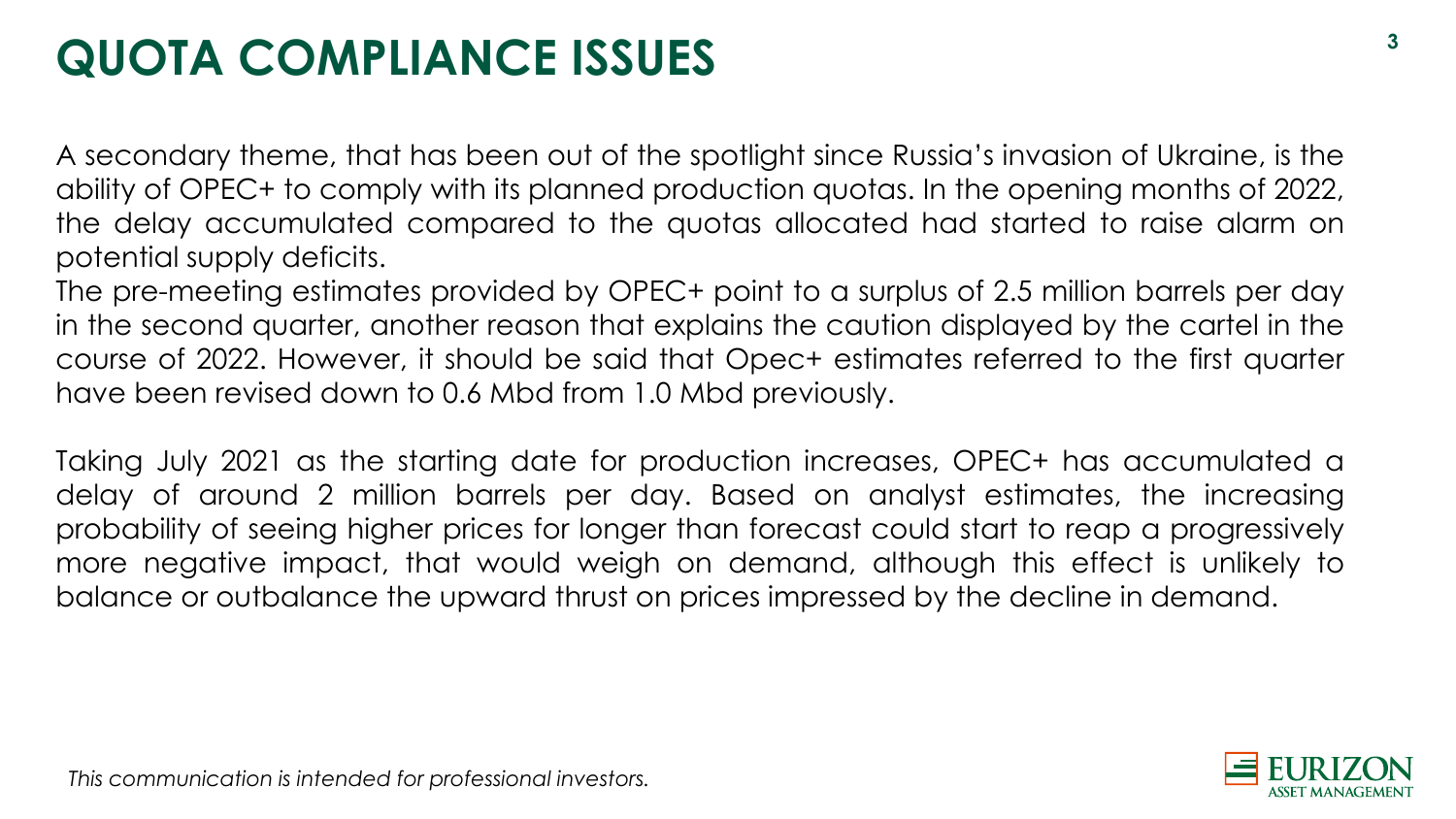# **QUOTA COMPLIANCE ISSUES**

However, not all the world reasons and acts in the same way: in fact, in mid-March India stepped up its quota of oil purchases from Russia, taking advantage of the drop in foreign demand for Russian crude oil, and the resulting reduction in its specific price.

However, in the event of the surplus prospected by Opec+ not materialising, and a deficit arising, pressures from the West, led by the US, will very likely increase on the cartel, also in consideration of Opec's spare capacity (excluding Russia), estimated by several sources at between 3.2 and 4.8 million barrels per day.





This communication is intended for professional investors.